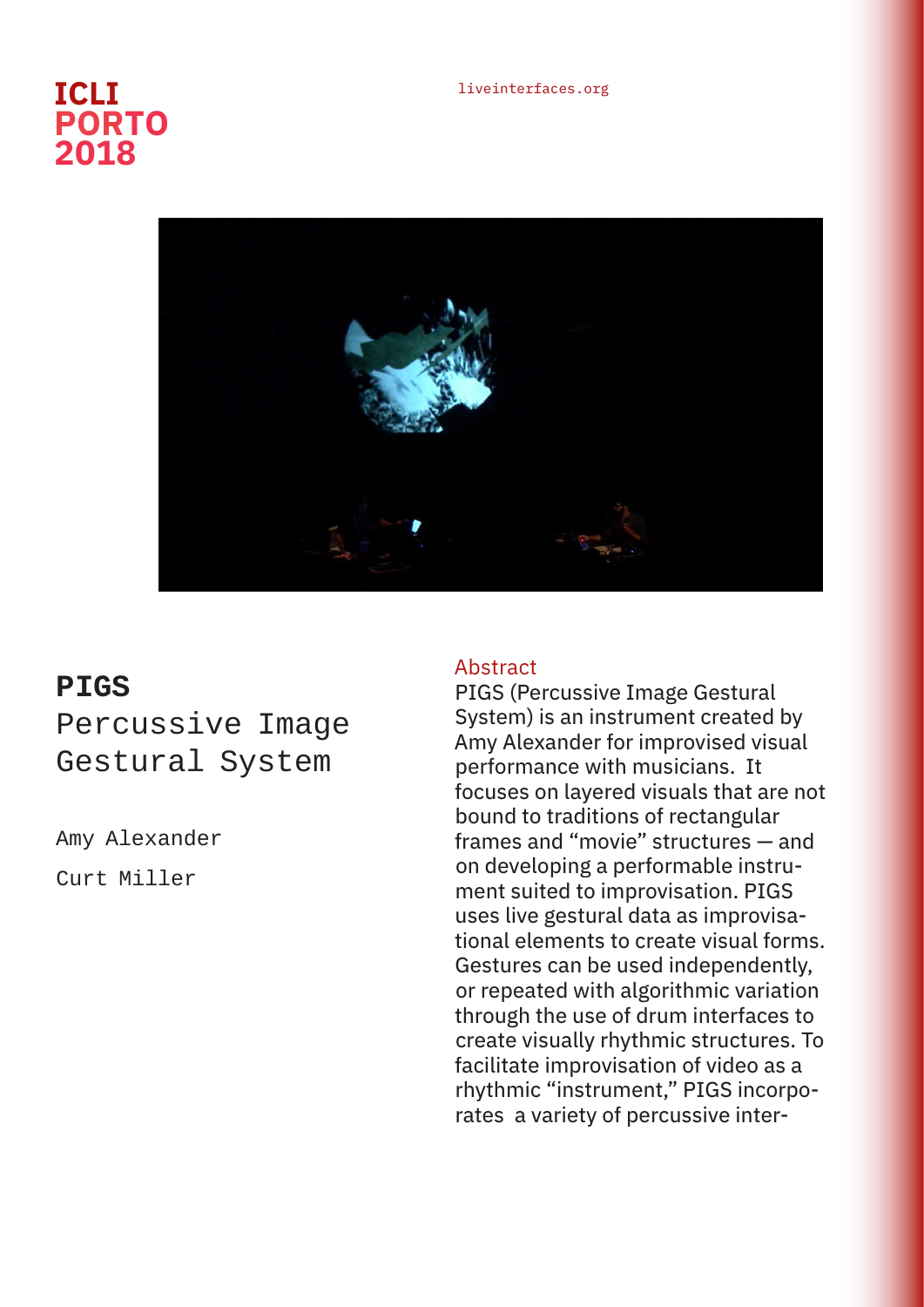

faces including MIDI drums, iPads, and Leap Motion. Currently Alexander collaborates with musician and sound artist Curt Miller, who has created a software instrument in parallel with PIGS in which he combines live clarinet with real-time processing of recorded source material.

PIGS aims to enable a performer to improvise visuals as they might on a musical instrument: in this case, to create fluid forms rather than rectangular, movie-like images, which seem to us anathema to perceptions of liveness for both performer and audience. So PIGS approach differs from that of many visual instruments in that it uses video less like an image and more like paint being applied performatively. This comparison is loose however, as the performative approach most resembles a set of guiros and drums: the video "paint" is scraped and struck in various overlaid rhythms while the drums trigger drawings of varying durations. This arrangement of gestural and percussive interfaces facilitates performance of the layered, rhythmic structures.

Early and mid-twentieth-century direct on film animators like Len Lye, Evelyn Lambart and Norman McLaren drew directly on strips of film to create moving abstract forms. Other abstract filmmakers of that era, including Oskar Fischinger and Mary Ellen Bute, developed strategies for using repetition of forms and movement to create temporal and spatial visual rhythms on film. PIGS borrows from both of these traditions, applying them to live performance. But PIGS uses the time-based gesture itself, rather than the static form, as its source of repetition and visual rhythm.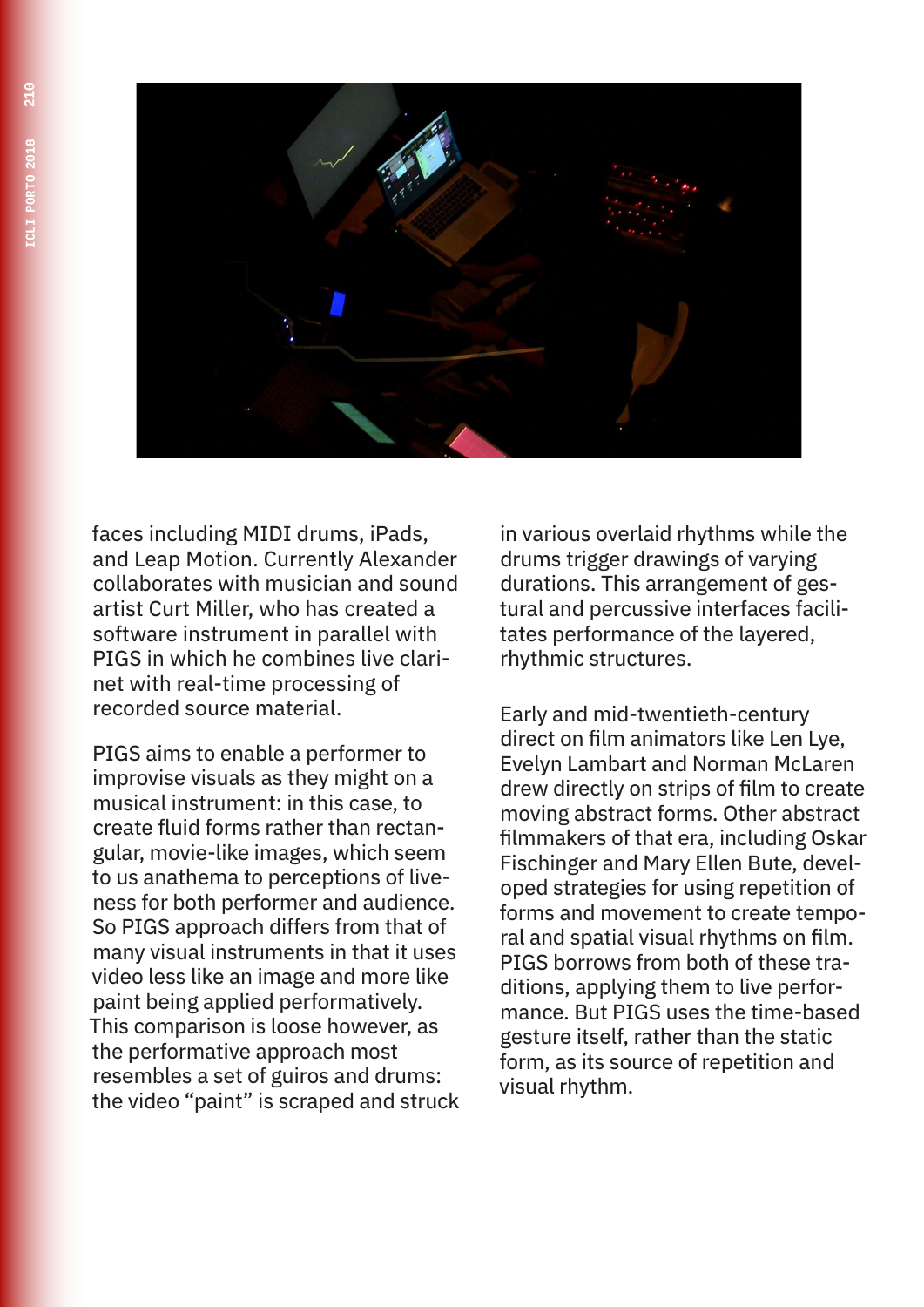

Although using relatively traditional percussive interfaces promotes immediacy and improvisation, the process by which the PIGS instrument produces the resulting visuals is algorithmic. Each gestural stroke is displayed live but also functions as something of a sample, which can be replayed with modifications until replaced with another. Each gesture is composed of an array of points: each time these points are replayed they can be used to display new content, to combine with other data to form new patterns, (or for potentially any other arbitrary purpose.) Thus, repetitive structures are facilitated, as new material is continually produced via a process analogous to both "theme and variations" forms in music and looping structures in software design.

Miller's software patch treats the playback of sound algorithmically as well, specifying parameters for the software to trace through sound files in defined textures, with undefined content allowing for both improvisational control and algorithmic variation. In addition to this multi-textured software layer, Miller improvises on clarinet and a feedback system using clarinet and talk box introducing the instrumental sound into the algorithmic layers and allowing for the electronic sound to feed back into the clarinet via the talk box. The resulting system has a flexibility that is geared toward the challenges of reciprocal improvisation in a mixed modal (audio and visual) collaborative ensemble.

Since PIGS is designed to be performed with arbitrary video material, Alexander has created a variety of